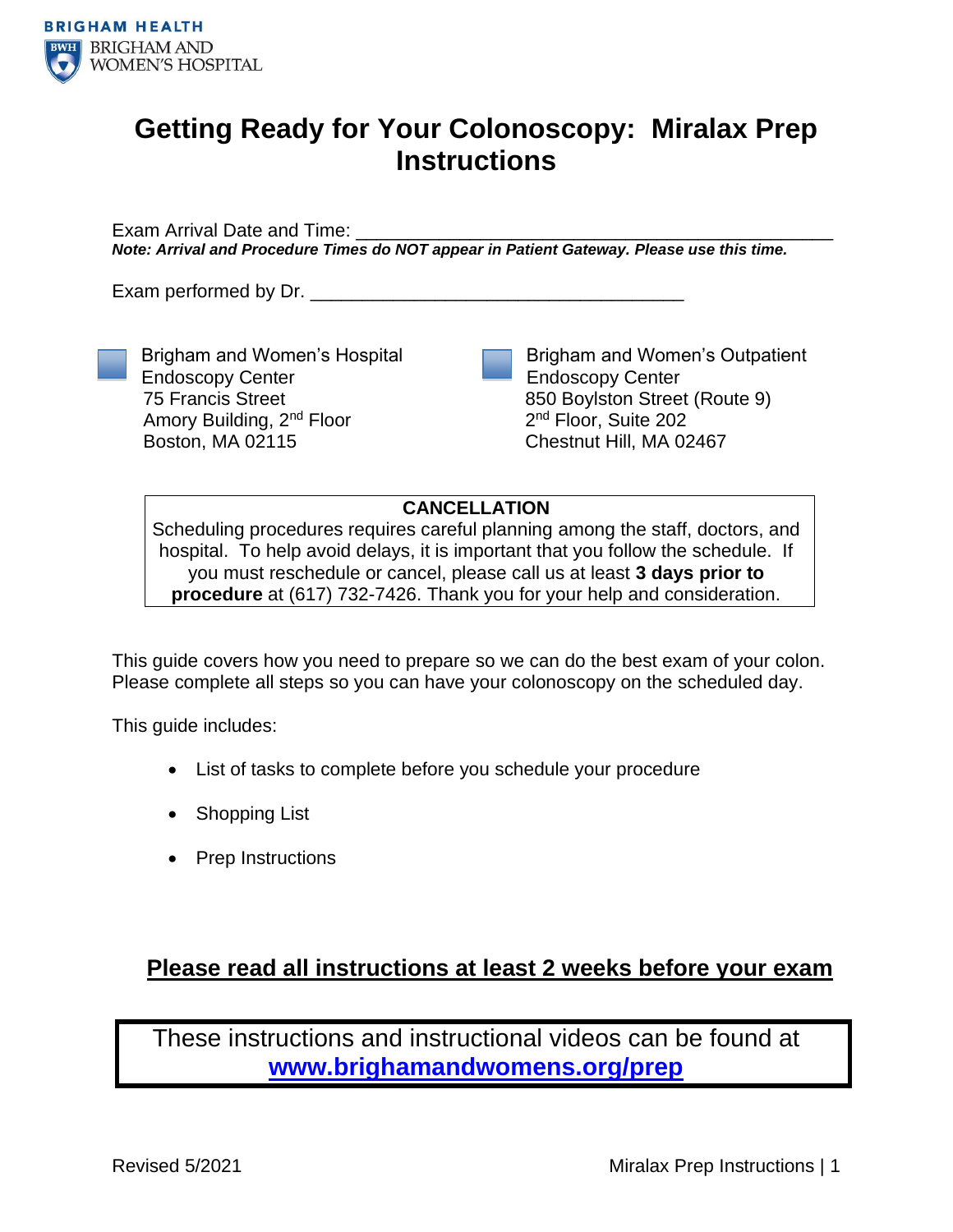

### **Medical Words Used in this Guide**

Some words in this guide may be new to you. Let's go over what these words mean.

### **Colon**

When food is turned into solid waste, this solid waste passes though the colon. The colon removes salt and water from the solid waste. Tumors and other health conditions can affect the colon.

### **Colonoscopy**

A test to look inside your body at the colon to see if you have tumors or other health conditions that are affecting the proper functioning of your colon.

### **Laxative**

A medication that helps you move your bowels.

## **Why Proper Colon Cleaning Is Needed**

Food and liquids can stay in your body for a long time. If there is food still in your colon when you get your colonoscopy, the food can get in the way of seeing any problems that may exist, like tumors.

### *The doctor will get the best pictures of your colon when it is completely empty.*

The doctor will be able to tell right away if your colon is empty. If your colon is not completely empty, you will not be able to complete the exam. You will need to reschedule the exam and go through the preparation steps again.

### **Important Contact Info**

- If you have questions for a nurse about your procedure or preparation, call 617-525- 6814 Monday-Friday (excluding holidays) 8:00 - 4:30.
- If you are calling Monday-Friday after 4:30pm, during the weekend or on a holiday, please call **617-732-7426 and select option 2**. Before calling, please review our Frequently Asked Questions (FAQ) at Brighamandwomens.org/prep.
- If you need to reschedule your exam for any reason, please call **617-732-7426**.
- If you need medical help now, call **911** or go to the nearest **Emergency Room**.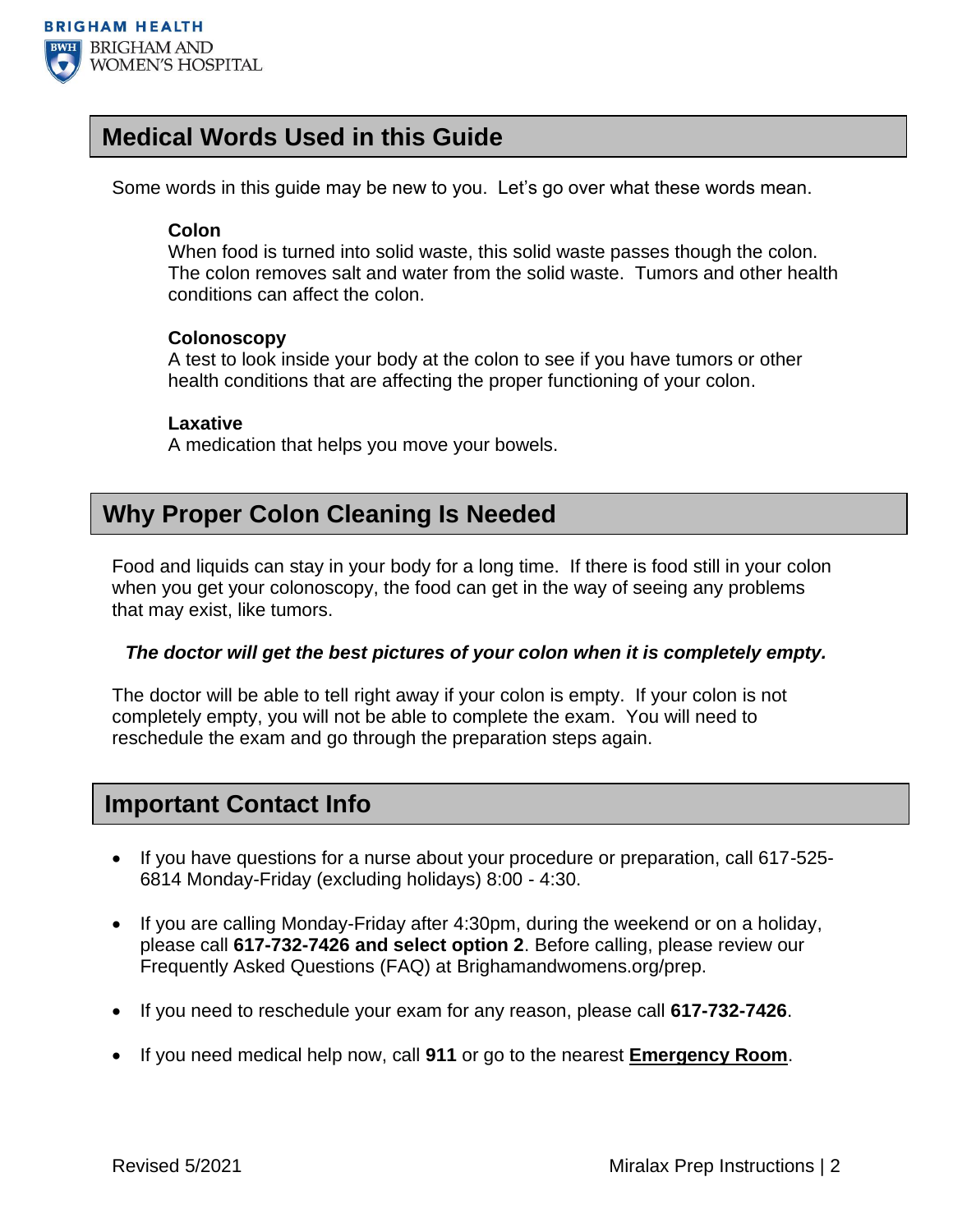

## **What You Must Do Before You Arrive For Your Colonoscopy**

### **One Week Before Your Colonoscopy**

- Update your registration information by calling 866-489-4056.
- Call your insurance company to find out if your colonoscopy will be covered. If your insurance requires a referral, please contact your Primary Care Physician and have the referral faxed to 857-282-5652.
- If you have constipation or do not have a daily bowel movement, please call the endoscopy nurse at **617-525-6814**.
- **COVID-19 testing is required within three days of your procedure. The COVID-19 Testing Team will call you 4 – 7 days prior to your scheduled procedure to set this up at a Mass General Brigham testing location.**

### **Medications**

- If you have diabetes, ask your doctor how to take your insulin and other diabetes medications the day before and day of colonoscopy.
- If you take blood thinners (Coumadin, Plavix, Pradaxa, Lovenox, etc), ask your doctor if you should stop these medications before your colonoscopy. Please notify our endoscopy nurse at **617-525-6814** if your doctor has recommended you **not** stop this for your colonoscopy.
- Stop oral iron supplements 5 days before your scheduled procedure. You can resume after your procedure.

### **Transportation**

- You cannot drive or take other transportation, such as a taxi, Uber or Lyft, by yourself after your exam for your safety. You must arrange for a responsible adult to accompany you as you leave the Endoscopy Center by any form of transportation. If you do not make appropriate transportation arrangements, the procedure cannot be performed with sedation.
- Please be aware that the 75 Francis Street Endoscopy Center closes at 6 pm and the 850 Boylston Street Endoscopy Center closes at 4:30 pm. Please make sure that your ride is available to take you home no later than the closing time.

### **What to Bring to Your Colonoscopy**

- Name and phone number of the person who will take your home. They should be available to pick you up within 30 minutes of being called.
- Photo identification
- DO NOT bring jewelry other than wedding rings

### **When Your Colonoscopy is Completed**

- In most cases, you will spend 2 to 3 hours in the Endoscopy Unit from the time you arrive. We try to start your exam on time, but medical care can result in unavoidable delays.
- You cannot drive or drink alcohol for 12 hours after your procedure.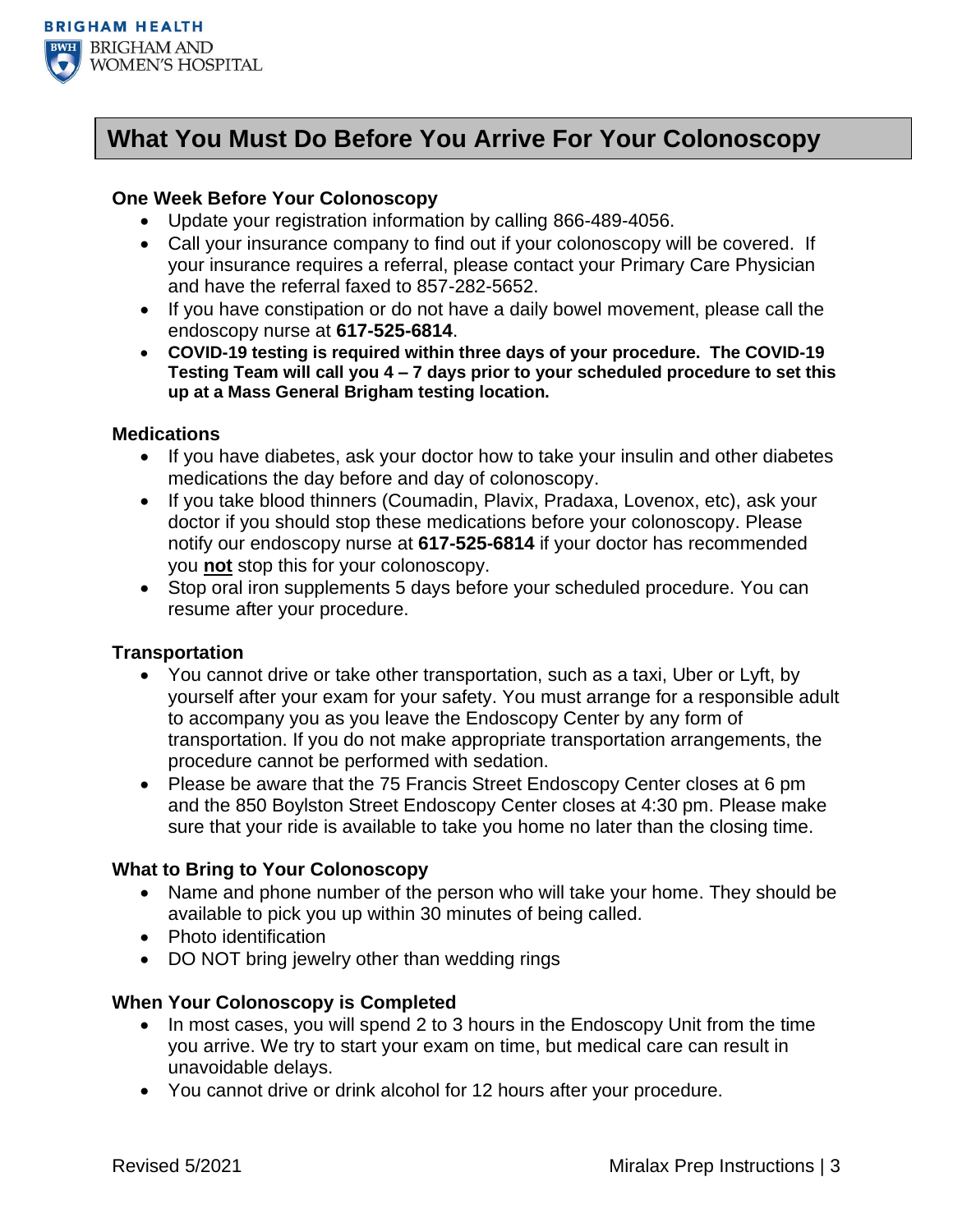# **Colonoscopy Shopping List**

What to Buy **At the Grocery Store** For clear liquids (examples below):





## **1 box Chicken Boullion/broth** (No noodles or solids in the broth)





**1 box "Jell-o"/gelatin** (No flavors with red coloring)





**1 bottle Ginger Ale or Clear Juice**  (Any brand)





**2 bottles (32oz each) of Gatorade**  (needed for preparation) (No flavors with red coloring)

### What to Buy **At the Pharmacy**

Medications you will need:



# **1 box Dulcolax or generic bisacodyl pills**



**1 bottle of Miralax or generic polyethylene glycol 8.3 oz (238 grams)**



**1 box of Gas-X or generic simethicone pills (125 mg or 250 mg)**